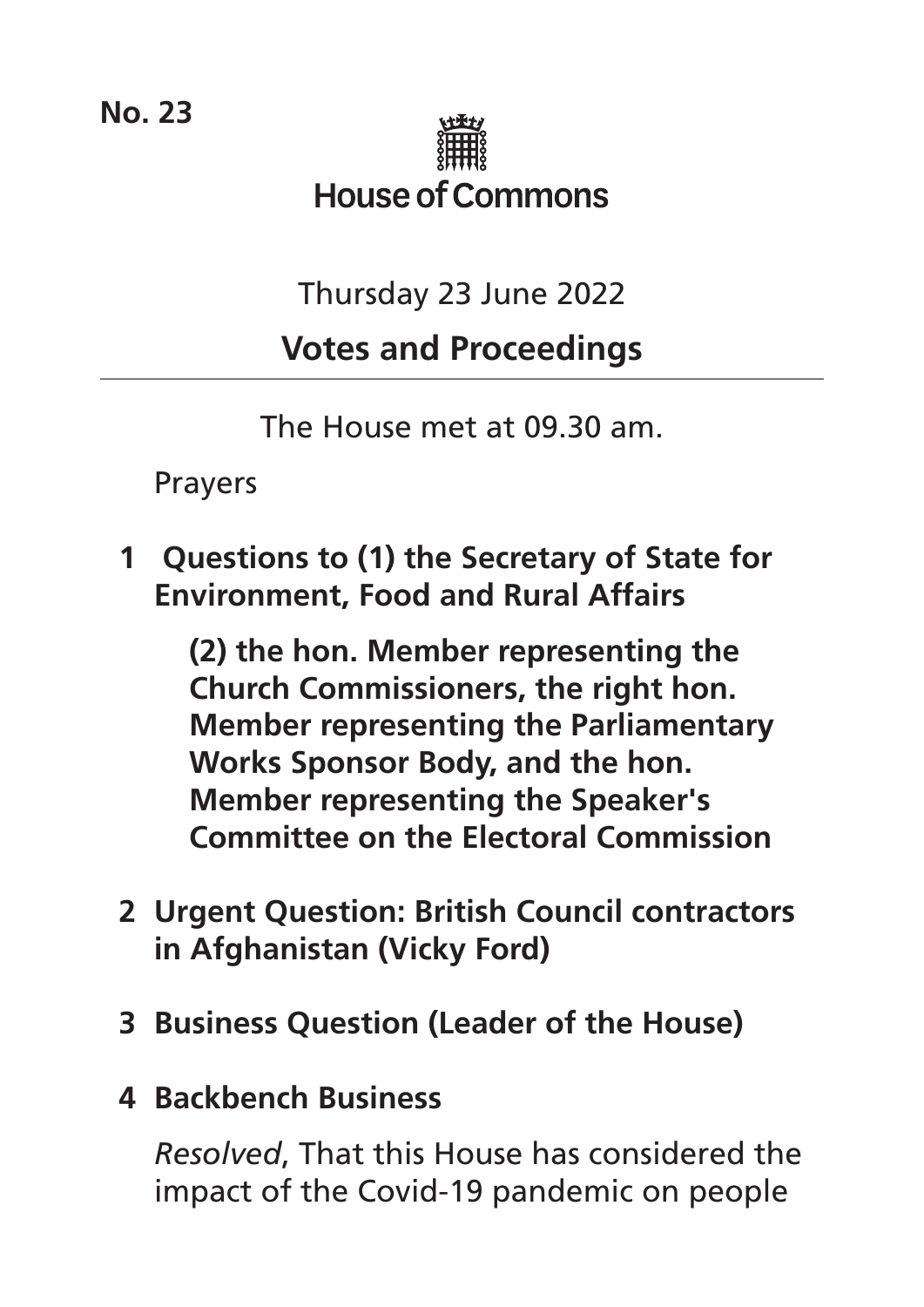with heart and circulatory diseases.—(*Jim Shannon*.)

# **5 Adjournment**

Subject: Department for Work and Pensions office closures (Chris Stephens)

*Resolved*, That this House do now adjourn.— (*Gareth Johnson*.)

Adjourned at 1.33 pm until Monday 27 June.

Other Proceedings

*Lords Messages*

## **6 Social Security (Special Rules for End of Life) Bill [Lords]**

The Lords have passed a Bill to provide for certain social security rules which apply where life expectancy is 6 months or less to apply instead where life expectancy is 12 months or less, to which they desire the agreement of the Commons.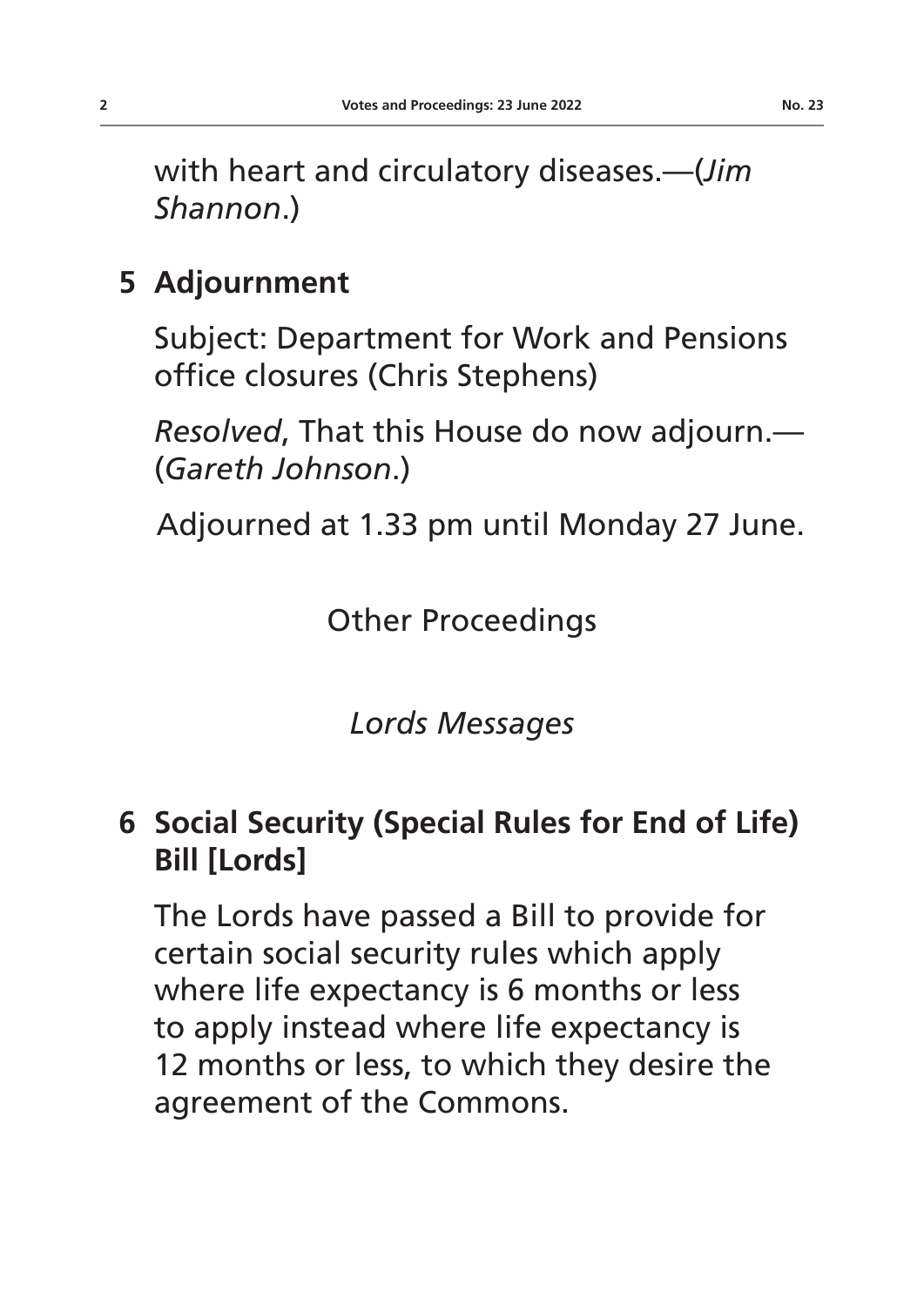# **7 Social Security (Special Rules for End of Life) Bill [Lords]**

Bill read the first time; to be read a second time on Monday 27 June, and to be printed (Bill 118), with Explanatory Notes (Bill 118-EN).

*General Committees: Reports*

# **8 Levelling-up and Regeneration Bill Committee**

Mrs Sheryll Murray (Chair) reported written evidence submitted to the Committee.

Written evidence to be published.

# **9 Online Safety Bill Committee**

Sir Roger Gale (Chair) reported written evidence submitted to the Committee.

Written evidence to be published.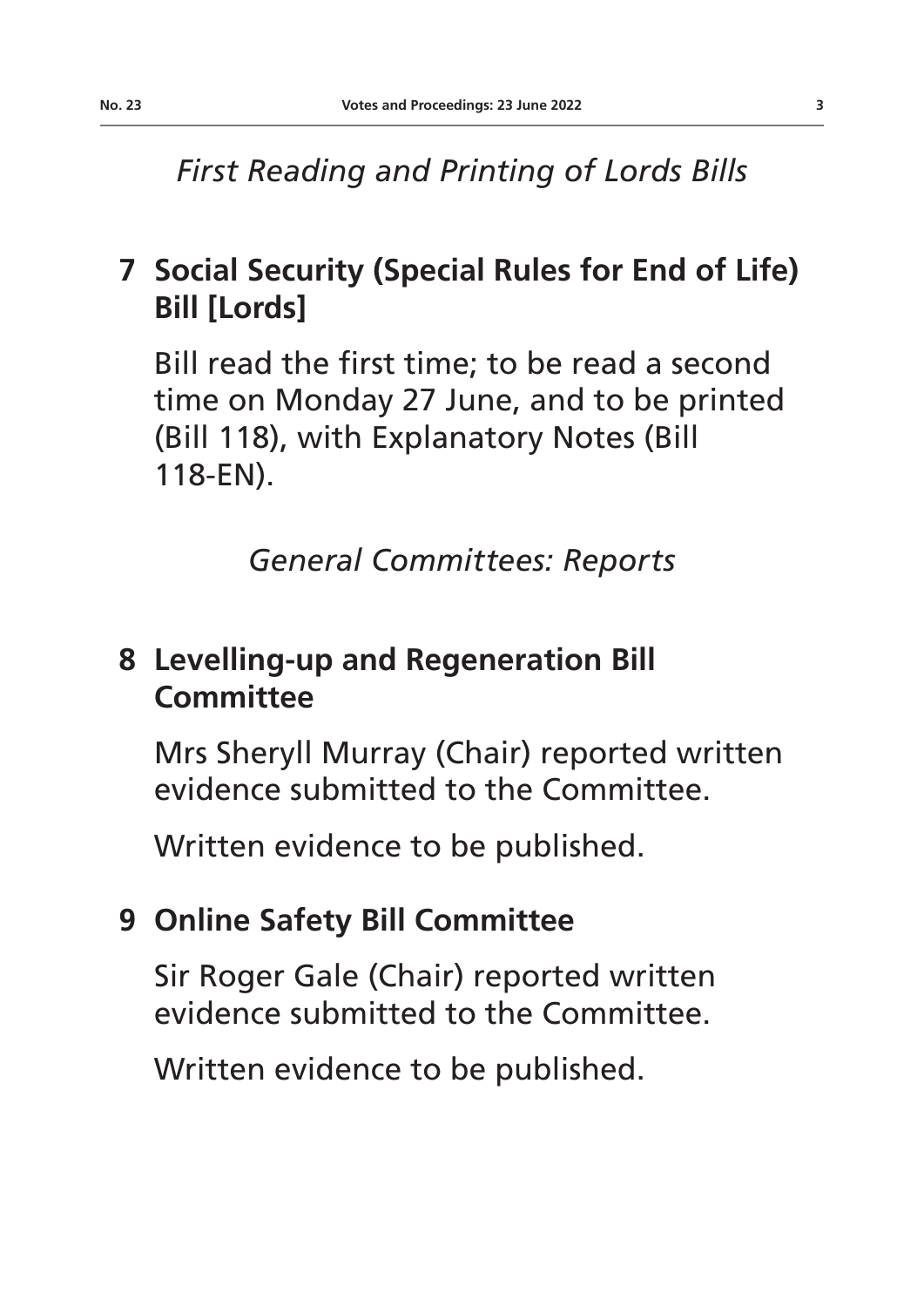*General Committees: Appointments*

*The Speaker appoints the Chair of General Committees and members of Programming Sub-Committees, and allocates Statutory Instruments to Delegated Legislation Committees.*

*The Committee of Selection nominates Members to serve on General Committees (and certain Members to serve on Grand Committees).*

#### **10Genetic Technology (Precision Breeding) Bill**

Chairs: Esther McVey and Graham Stringer

**11First Delegated Legislation Committee (draft Police, Crime, Sentencing and Courts Act 2022 (Consequential Provision) Regulations 2022)**

Chair: Mr Virendra Sharma

**12Second Delegated Legislation Committee (The Customs (Amendments and Miscellaneous Provisions) Regulations 2022 (SI, 2022, No. 615))**

Chair: Yvonne Fovargue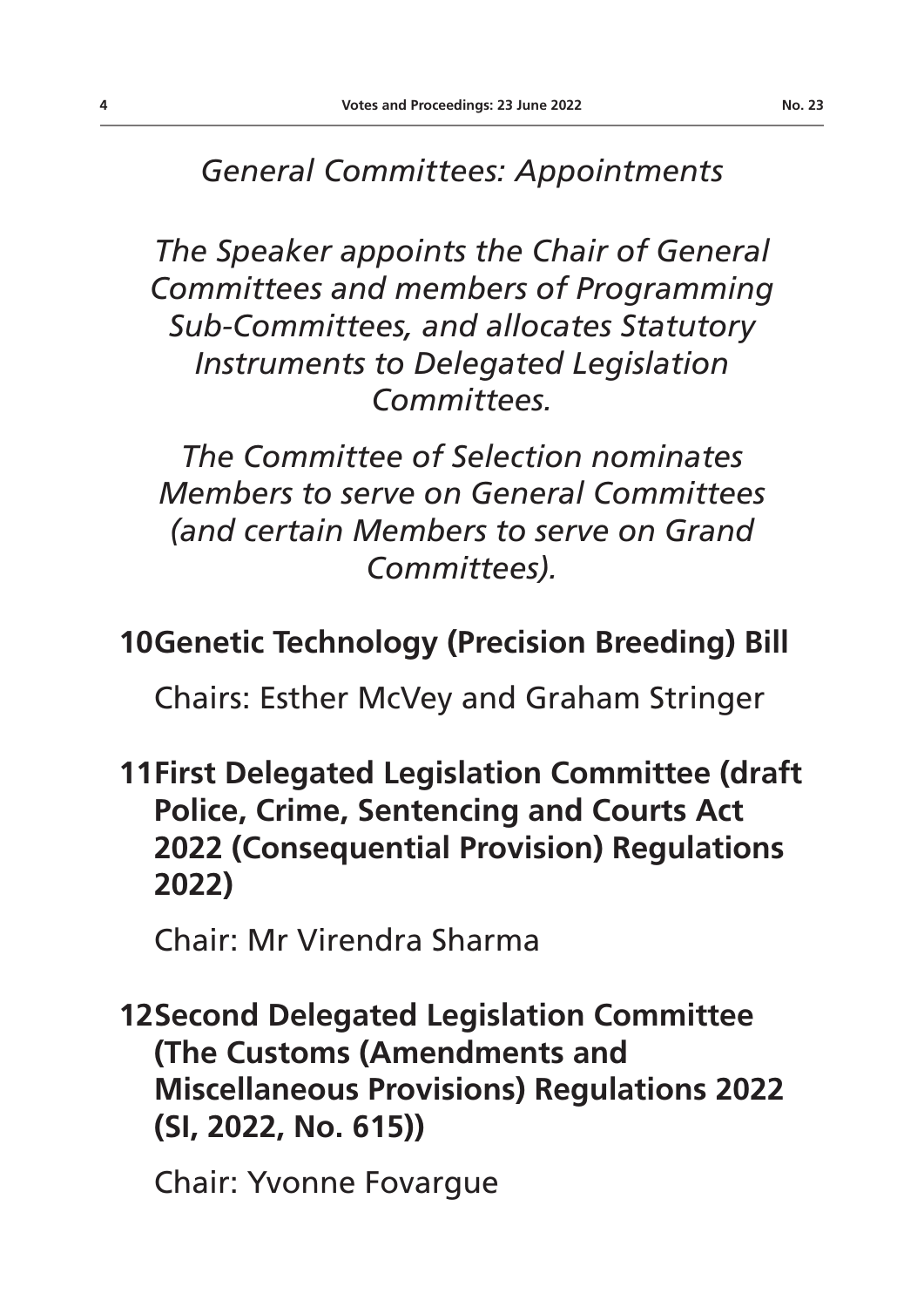**13Third Delegated Legislation Committee (draft Local Authority and Combined Authority Elections (Nomination of Candidates) (Amendment) (England) Regulations 2022)**

Chair: Mrs Maria Miller

**14Fourth Delegated Legislation Committee (draft Contracts for Difference (Allocation) and Electricity Market Reform (General) (Amendment) Regulations 2022)**

1) Chair: Mr Laurence Roberstson

2) Members: Mr Richard Holden and Jessica Morden discharged and Bim Afolami and Liz Twist nominated in substitution.

## **15Fifth Delegated Legislation Committee (draft Construction Contracts (England) Exclusion Order 2022)**

1) Chair: James Gray

2) Members: Jonathan Reynolds and Liz Twist discharged and Bill Esterson and Jessica Morden nominated in substitution.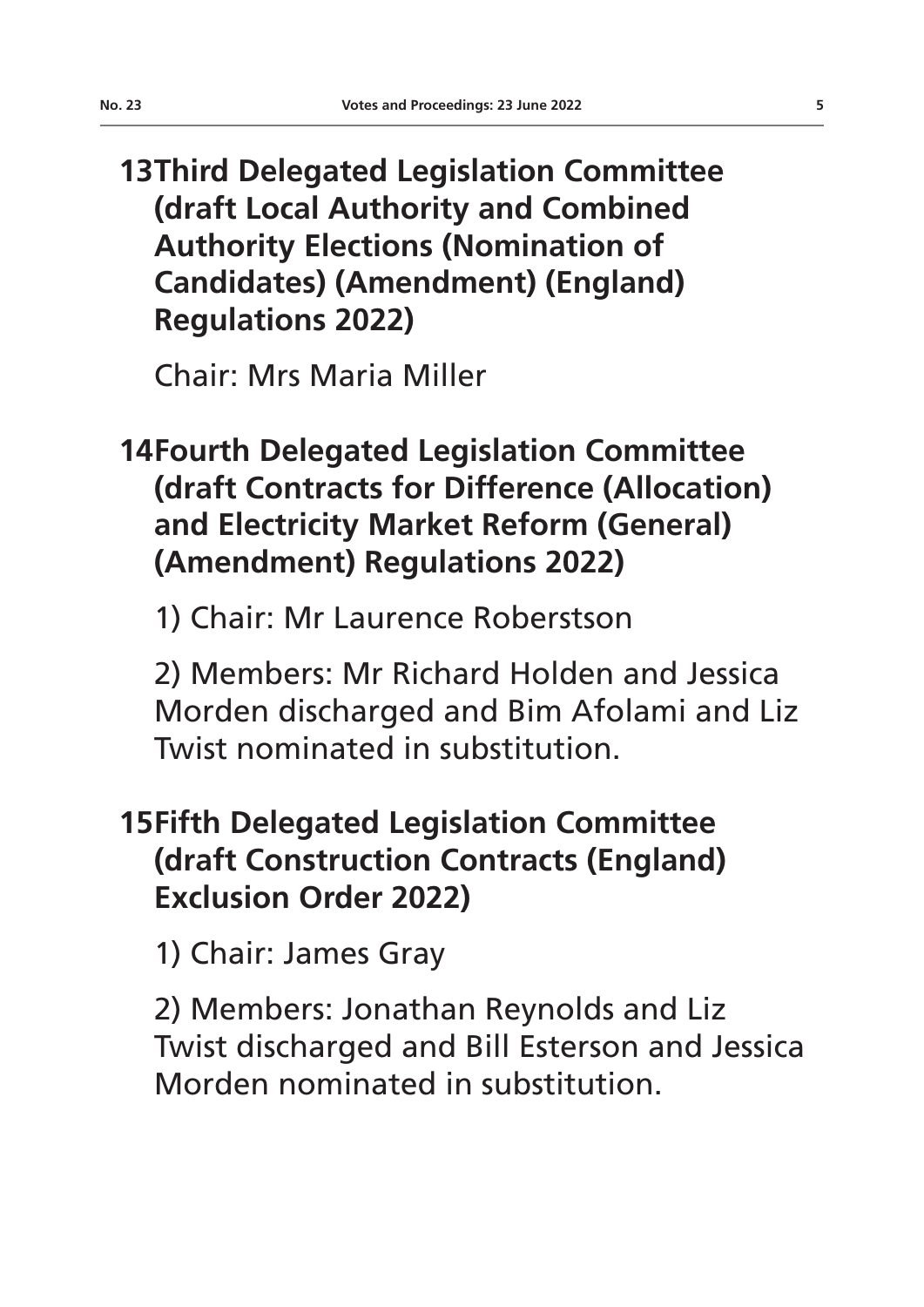## **16Sixth Delegated Legislation Committee (draft Slavery and Human Trafficking (Definition of Victim) Regulations 2022)**

Chair: Hannah Bardell

*Select Committees: Reports*

# **17Backbench Business Committee**

Determination of business to be taken on Thursday 30 June in the Chamber, and Thursday 30 June and Tuesday 5 July in Westminster Hall (Ian Mearns).

# **18Foreign Affairs Committee**

*Responding to illicit and emerging forms of finance*: Written evidence, to be published (HC 168) (Tom Tugendhat).

*Lindsay Hoyle*

Speaker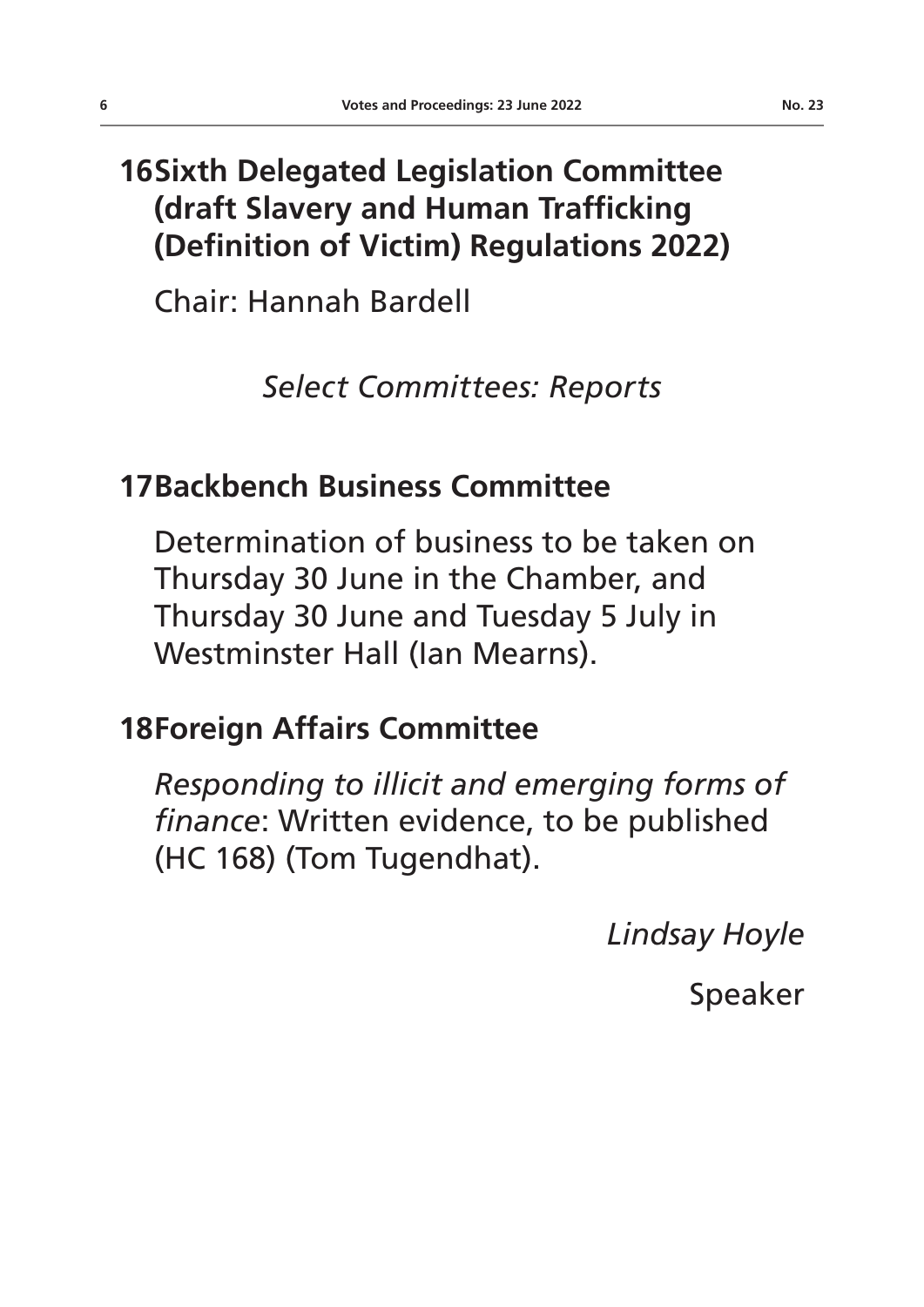#### Papers Laid

Papers subject to Affirmative Resolution

#### **1 Environmental Protection**

Draft Chemicals (Health and Safety) Trade and Miscellaneous Amendments Regulations 2022 (by Act), with an Explanatory Memorandum (by Command) (Chloe Smith)

#### **2 Health Services**

Draft Health and Social Care Act (Northern Ireland) 2022 (Consequential Amendments) Order 2022 (by Act), with an Explanatory Memorandum (by Command) (Secretary Brandon Lewis)

#### **3 Road Traffic**

Draft Drivers' Hours, Tachographs, International Road Haulage and Licensing of Operators (Amendment) Regulations 2022 (by Act), with an Explanatory Memorandum (by Command) (Secretary Grant Shapps)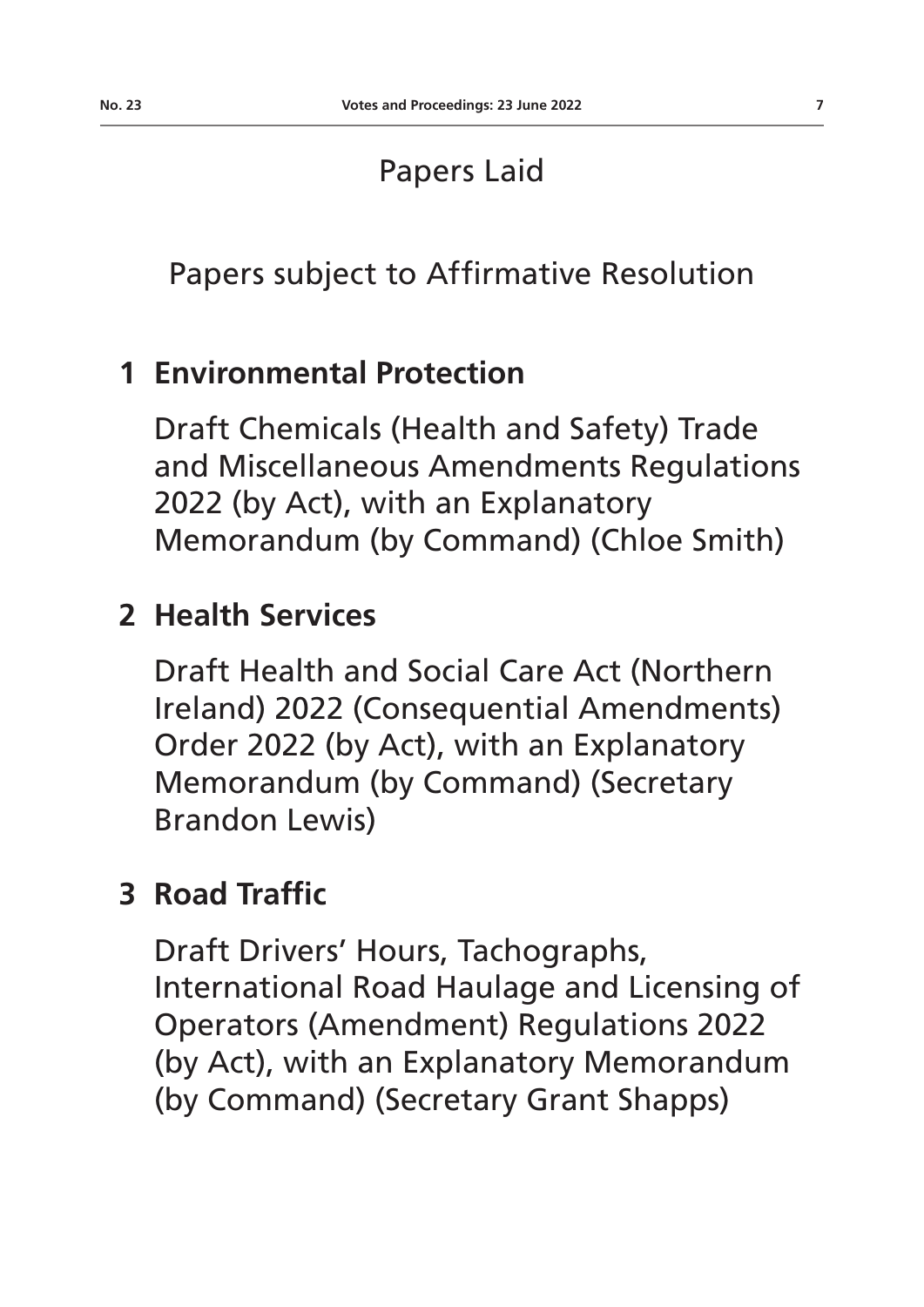#### Papers subject to Negative Resolution

# **4 Electronic Communications**

Television Licences (Disclosure of Information) Act 2000 (Prescription of Information) Order 2022 (SI, 2022, No. 693), dated 21 June 2022 (by Act), with an Explanatory Memorandum (by Command) (Julia Lopez)

#### **5 Health Care and Associated Professions**

General Pharmaceutical Council (Amendment) Rules Order of Council 2022 (SI, 2022, No. 697), dated 21 June 2022 (by Act), with an Explanatory Memorandum (by Command) (Secretary Sajid Javid)

Other papers

# **6 Bank of England**

(1) Report and Accounts of the Bank of England Asset Purchase Facility Fund Limited for the year ended 28 February 2022, with the Report of the Comptroller and Auditor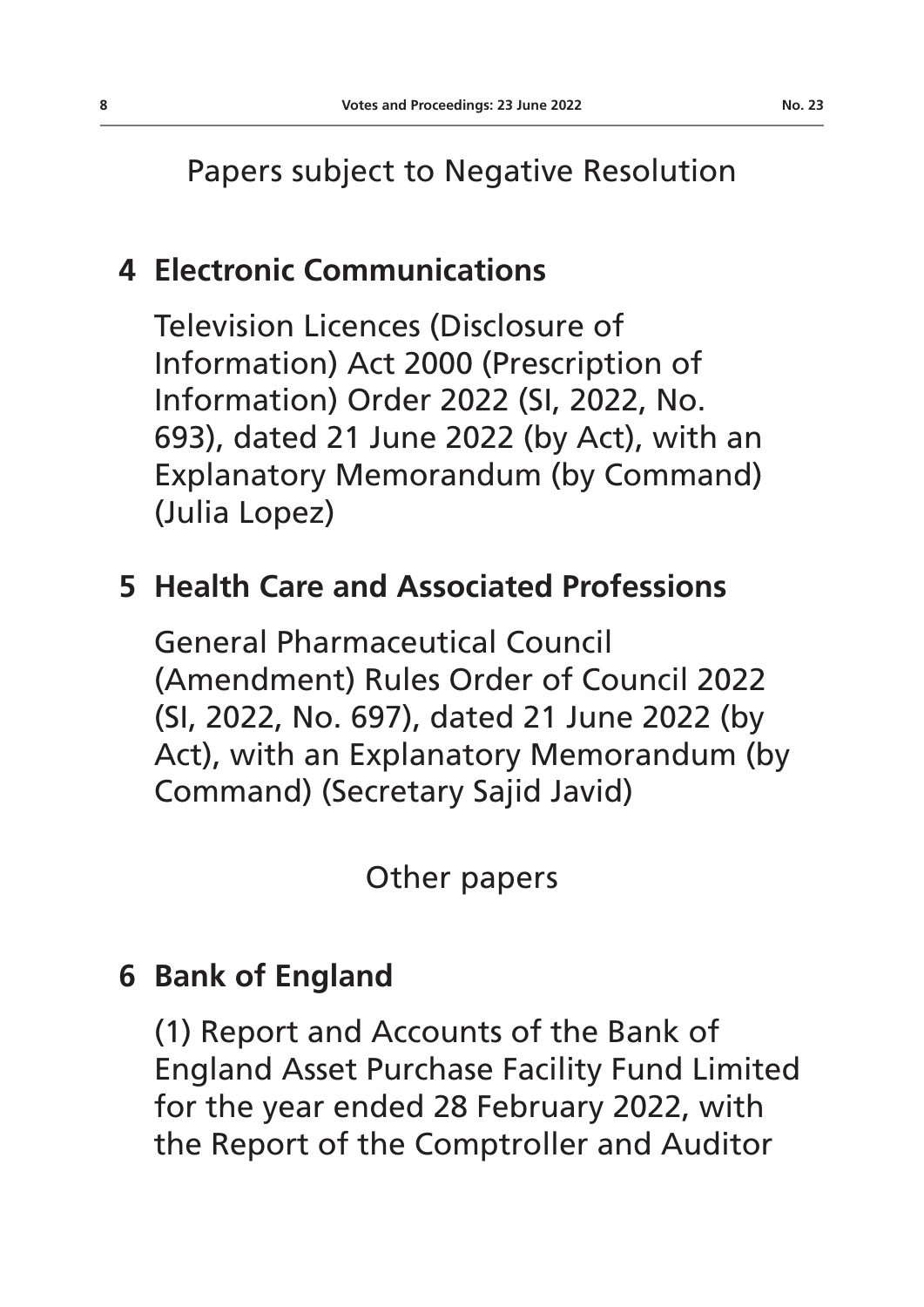General (by Act), to be printed (HC 332) (Mr Simon Clarke)

(2) Report and Accounts of the Bank of England Covid Corporate Financing Facility Limited for the year ended 28 February 2022, with the Report of the Comptroller and Auditor General (by Act), to be printed (HC 342) (Mr Simon Clarke)

(3) Report and Accounts of the Bank of England for the year ended 28 February 2022 (by Command) (Mr Simon Clarke)

# **7 Environment**

Office for Environmental Protection: Our Strategy (by Act) (Clerk of the House)

# **8 European Union (Withdrawal)**

Report of the Bank of England on the exercise of sub-delegated powers under The European Union (Withdrawal) Act 2018 in the year ended 28 February 2022 (by Act) (John Glen)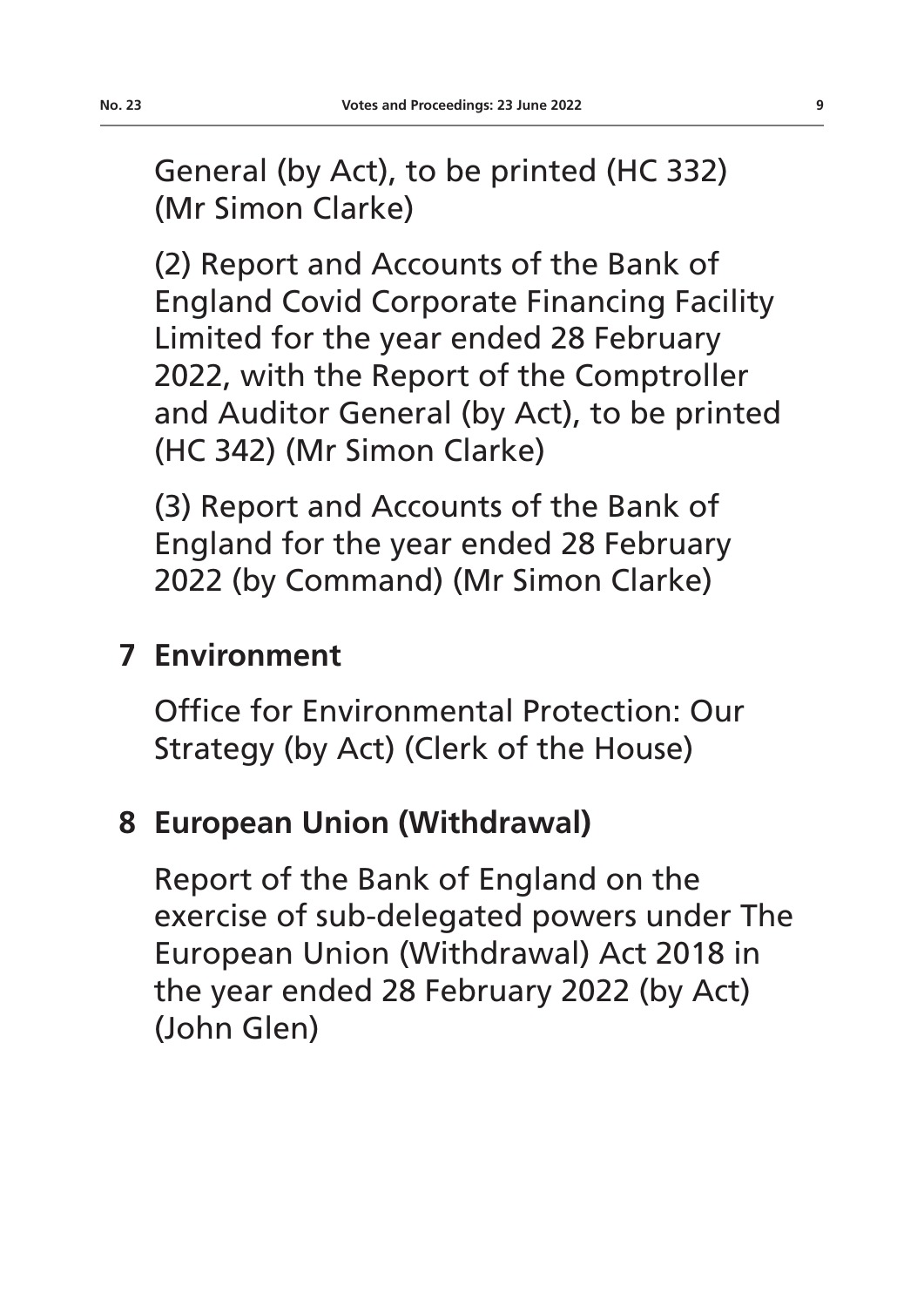## **9 Financial Services and Markets**

Report of the Prudential Regulation Authority for the year ended 28 February 2022 (by Act) (John Glen)

#### **10Independent Expert Panel**

Report by the Independent Expert Panel: The Conduct of Ms Patricia Gibson MP (by Standing Order), to be printed (HC 505) (Clerk of the House)

## **11Justice and Security (Northern Ireland)**

Fourteenth report of the Independent Reviewer of the Justice And Security (Northern Ireland) Act 2007 for the year ended 31 July 2021 (by Act) (Secretary Brandon Lewis)

#### **12Legal Services**

Report and Accounts of the Legal Services Board for 2021–22, with the Report of the Comptroller and Auditor General (by Act), to be printed (HC 297) (Dominic Raab)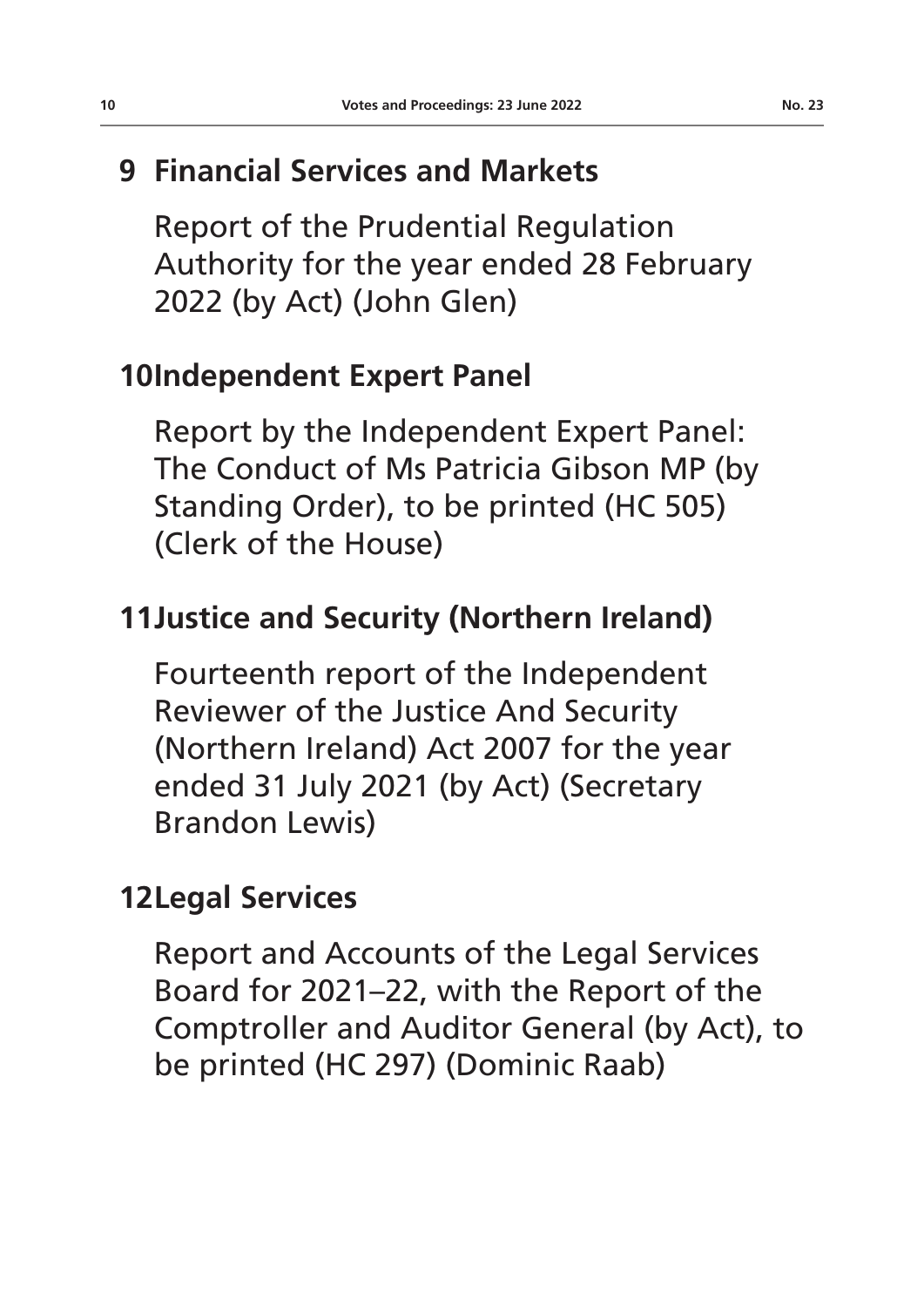# **13Life Chances**

Report of the Social Mobility Commission: State of the Nation 2022: A fresh approach to social mobility (by Act) (Secretary Elizabeth Truss)

# **14National Health Service**

Report and Accounts of Central and North West London NHS Foundation Trust for 2021–22 (by Act) (Secretary Sajid Javid)

# **15National Lottery**

Report and Accounts of the National Lottery Distribution Fund Investment Account for 2021–22, with the Report of the Comptroller and Auditor General (by Act), to be printed (HC 403) (Clerk of the House)

# **16Supply Estimates 2022–23**

Central Government Supply Estimates 2022- 23: Main Supply Estimates (by Command), to be printed (HC 396) (Lucy Frazer)